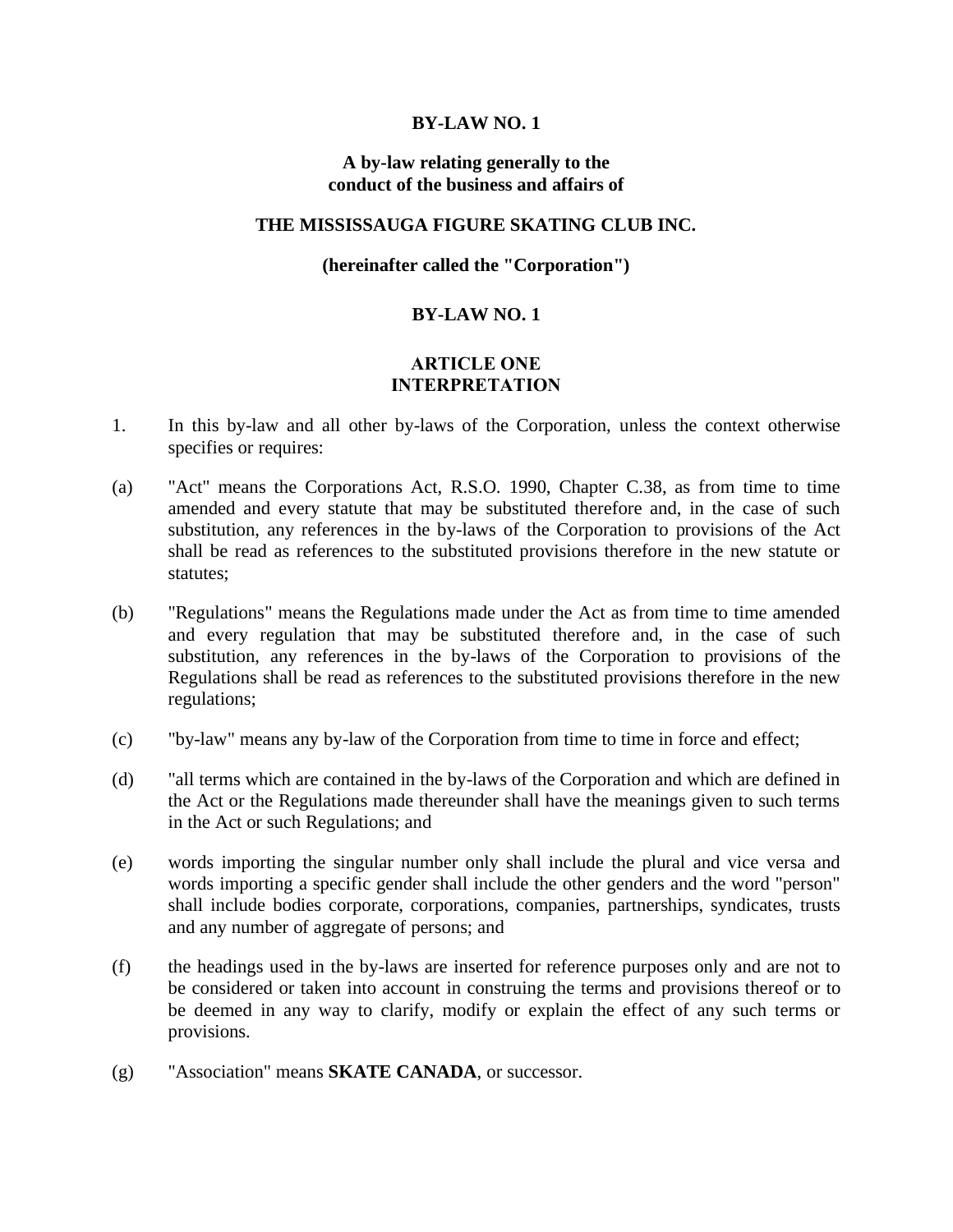- (h) "An eligible person" in figure skating is a person who participates in this sport for pleasure without receiving or seeking material gain;
- (i) the "Rules and Policies" of the Association shall be as setout in the Official Rulebook of the Association as published from time to time;
- (j) "Membership Year" shall be September  $1<sup>st</sup>$  to August  $31<sup>st</sup>$  of each calendar year.
- (k) "Corporation" shall mean THE MISSISSAUGA FIGURE SKATING CLUB INC.

# **ARTICLE TWO MEMBERSHIP IN SKATE CANADA**

- (a) The Corporation shall be a member in good standing of Skate Canada Skate Ontario;
- (b) The Corporation shall pay such fees and such other charges as shall be required of clubs by the Association, in order to maintain its membership;
- (c) The Corporation shall encourage the instruction, practice, enjoyment and advancement of its members in all aspects of skating in accordance with the Rules and Policies of the Association as set out in its Official Rulebook;
- (d) The Corporation, with respect to any aspect of skating, is to be managed and operated by amateurs who are duly registered as Associate Members of the Association;
- (e) The Corporation shall protect the eligible status of its members. The Corporation shall not knowingly take or omit any action that would jeopardize the eligible status of its members.

## **ARTICLE THREE AFFAIRS OF THE CORPORATION**

3.01 Registered Office The registered office of the Corporation shall be at the place within the Province of Ontario specified in the Letters Patent, subject to change by Special Resolution and at such place within the municipality in Ontario where the head office is from time to time situate as the directors of the Corporation may from time to time by resolution fix.

3.02 Corporate Seal The seal, an impression whereof is stamped in the margin hereof, shall be the seal of the Corporation.

#### **ARTICLE FOUR DIRECTORS**

4.01 Duties and Numbers The affairs of the Corporation shall be managed by a board of directors who exercise all such powers and do all such act and things as may be exercised or done by the Corporation that are not provided for by the by-laws, or any special resolution of the Corporation or by any statute expressly directed or required to be done in some other manner.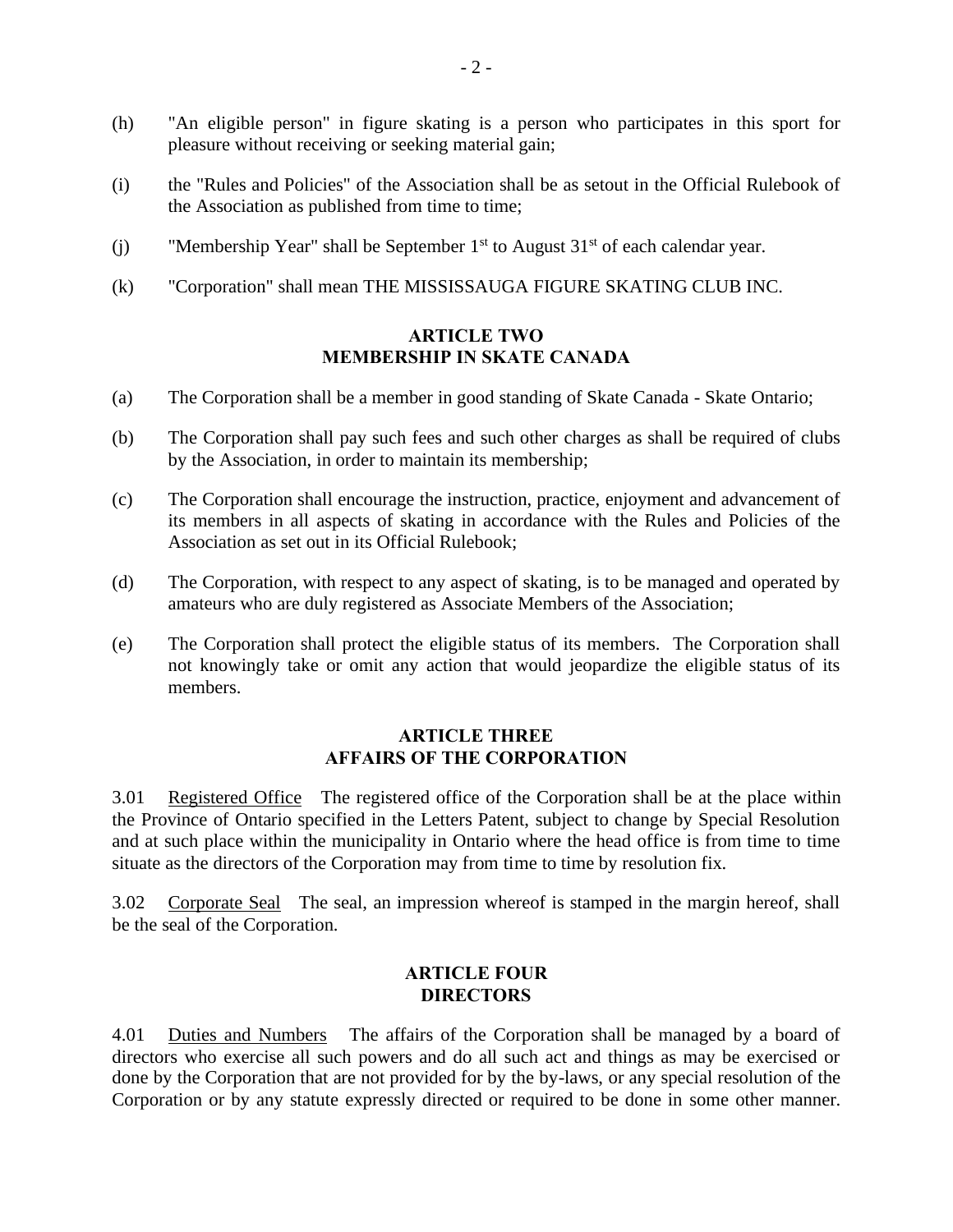The board of directors shall consist of up to seventeen (17) directors or such number of directors as may be determined from time to time by special resolution of the members, but, in accordance with the provisions of the Act, shall not be fewer than three (3) directors. Such number of directors shall include the appointment of the Past-President and a Coaching Representative as ex-officio directors as set out in paragraph 4.06 herein.

4.02 Qualifications Every director shall be eighteen (18) or more years of age and subject to section 286 of the Act, shall be a member in good standing of the Corporation. No paid employee of the Corporation shall hold office as director or officer or chairperson of the Corporation.

4.03 Term of Office and Vacancies The directors' term of office shall be from the date of the meeting at which they are |elected or appointed until the next meeting where their successors are elected or appointed. So long as there is a quorum of directors in office, any vacancy occurring in the board of directors may be filled for the remainder of the term by the directors then in office, if they shall see fit to do so; otherwise such vacancy shall be filled at the next meeting of the members at which the directors for the ensuing year are elected, but if there is not a quorum of directors, the remaining directors shall forthwith call a meeting of the members to fill the vacancy, and, in default or if there are no directors then in office, the meeting may be called by any member. If the number of directors is increased between the terms, a vacancy or vacancies, to the number of authorized increase, shall thereby be deemed to have occurred, which may be filled in the manner above provided.

4.04 Vacation of Office The office of a director shall *ipso facto* be vacated:

- (a) if he ceases to be a member of the Corporation;
- (b) if he becomes bankrupt or suspends payment of his debts generally or compounds with his creditors or makes an authorize assignment or is declared insolvent; or
- (c) if he is found to be a mentally incompetent person or becomes of unsound mind; or
- (d) if by notice in writing to the Corporation he resigns his office which resignation shall be effective at the time it is received by the Corporation or at the time specified in the notice, whichever is later; or
- (e) if he is removed from office by the members in accordance with the provisions of Article Eight; or
- (f) if he dies.

4.05 Election of Directors Directors shall be elected yearly by the members in a general meeting by a majority show of hands unless a poll is demanded and if a poll is demanded such election shall be by ballot. Directors shall be elected to hold office for a term of **1 year** from the date of their election or until the next general meeting for members held for the purpose of electing directors, at which time the entire board of directors shall retire. Subject to the provisions of this by-law, each director shall be eligible for re-election.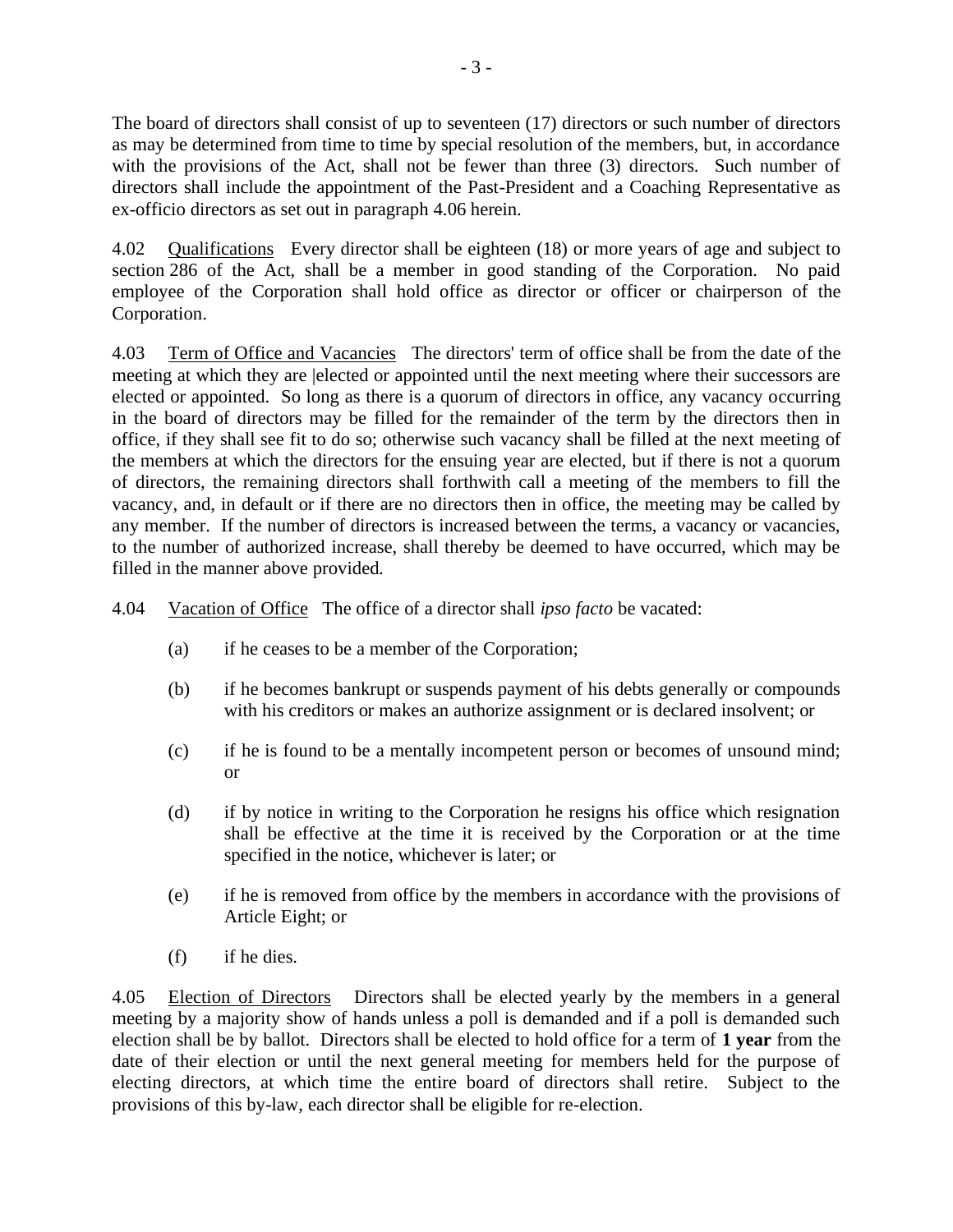4.06 Removal of Directors The members may, by resolution passed by at least two-thirds (2/3) of the votes cast at a general meeting of which notice specifying the intention to pass such resolution has been given, remove any director before the expiration of the director's term of office and may, by majority of the votes cast at such meeting, elect any person in the director's stead for the remainder of the director's term.

4.07 Ex-Officio Directors The Past President shall be an ex-officio director of the Corporation. A Coaching Representative, such individual to be a Coach who, at the time of his directorship, is under contract with the Corporation, and appointed by those Coaches employed by the Corporation, shall be an ex-officio director of the Corporation. The board in its discretion may from time to time appoint ex-officio directors from within or outside the Corporation's membership. Ex-officio directors shall be voting members of the Corporation. Immediately upon the expiration of the term of office of an ex officio director, the ex officio membership conferred upon such ex officio director shall become null and void.

### **ARTICLE FIVE MEETINGS OF DIRECTORS**

5.01 Place of Meetings Meetings of the board of directors and of the executive committee (if any) may be held either at the head office or at any place within or outside of Ontario such place to be determined by resolution of the directors.

5.02 Notice Notice of the time and place of each meeting of the board shall be given in writing in the manner provided in Article Ten to each director not less than two business days (2) or forty-eight (48) hours before the time when the meeting is to be held, provided that a meeting of the board may be held at any time on shorter notice or without notice to any or all directors and proceedings thereat shall not be invalidated thereby if all the directors are present or if those absent have signified their consent in any manner and at any time to the holding of such meeting (except where a director attends a meeting for the express purpose of objecting to the transaction of any business on the grounds that the meeting is not lawfully called). No notice of a meeting need be given to a director in respect of the meeting at which he was elected or appointed to the board to fill a vacancy thereon. A notice of a meeting of directors need not specify the purpose of or the business to be transacted thereat.

5.03 First Meeting of New Board If the first meeting of the board of directors following the election of directors by the members is held immediately thereafter, then for such meeting or for a meeting of the board of directors at which a director is appointed to fill a vacancy in the board, no notice shall be necessary to the newly elected or appointed director or directors in order to legally constitute the meeting, provided that a quorum of the directors is present.

5.04 Omission of Notice The accidental omission to give notice of any- meeting of directors to, or the non-receipt of any notice by, any person shall not invalidate any resolution passed or any proceeding taken at such meeting.

5.05 Adjournment Any meeting of directors may be adjourned from time to time by the chairman of the meeting, with the consent of the meeting, to a fixed time and place. Notice of the adjourned meeting of directors is not required to be given if the time and place of the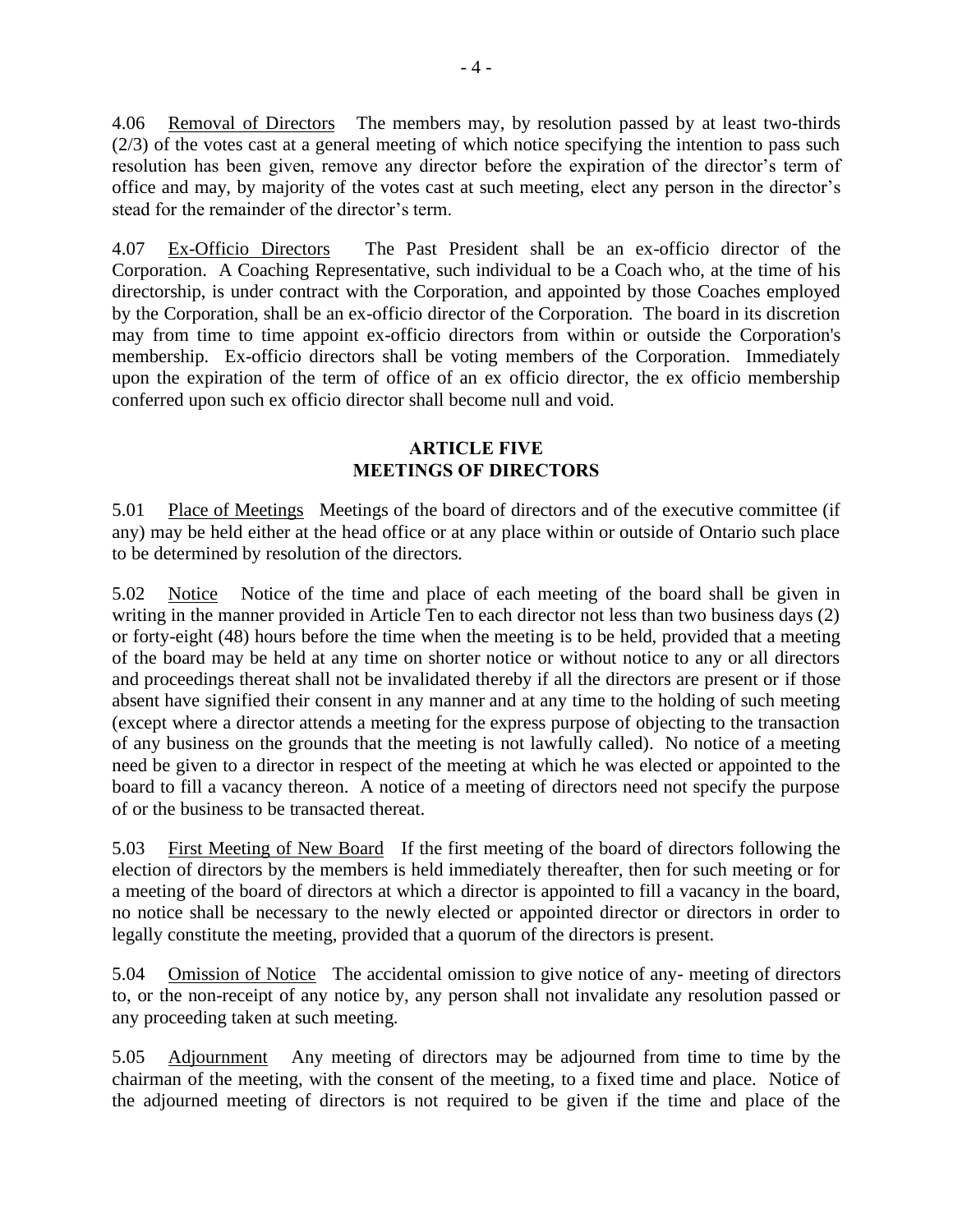adjourned meeting is announced at the original meeting. Any adjourned meeting shall be duly constituted if held in accordance with the terms of the adjournment and a quorum is present thereat. The directors who formed a quorum at the original meeting are not required to form the quorum at the adjourned meeting. If there is no quorum present at the adjourned meeting, the original meeting shall be deemed to have terminated forthwith after its adjournment. Any business may be brought before or dealt with at any adjourned meeting, which might have been brought before or dealt with at the original meeting in accordance with the notice calling the same.

5.06 Others Present Such others as the board may from time to time by resolution determine, shall be entitled, in the same manner and to the same extent as a director, to notice of, and personally or by his delegate to attend and to speak at, meetings of the board, but shall not be entitled to vote thereat, or be present during any vote.

5.07 Regular Meetings The board of directors may appoint a day or days in any month or months for regular meetings of the board of directors at a place or hour to be named by the board of directors and a copy of any resolution of the board of directors fixing the place and time of regular meetings of the board of directors shall be sent to each director forthwith after being passed, but no further notice shall be required for any such regular meetings.

5.08 Quorum Unless the Letters Patent, Supplementary Letters Patent or a special resolution otherwise provides, a majority of the current number of elected and appointed members of the board of directors constitutes a quorum, but in no case shall a quorum be less than two-fifths of the current number of elected and appointed members of the board of directors and at all times a quorum shall not be less than three (3) directors. Notwithstanding any vacancy among the directors, a quorum of directors may exercise all the powers of directors.

5.09 Voting Questions arising at any meeting of directors shall be decided by a majority of votes. In case of an equality of votes the chairman of the meeting in addition to his original vote shall have a second or casting vote. At all meetings of the board, every question shall be decided by a show of hands unless a poll on the question is required by the chairman or requested by any director. A declaration by the chairman that a resolution has been carried and an entry to that effect in the minutes is condusive evidence of the fact without proof of the number or proportion of votes recorded in favour of or against the resolution.

5.10 Remuneration of Directors The directors shall serve without remuneration and no director shall directly or indirectly receive any profit from his position as such; provided that a director may be reimbursed for reasonable expenses incurred by him in the performance of his duties. With the prior approval of the board, and subject to the provisions of the Act, the board may negotiate a reasonable remuneration for services rendered, and compensation for expenses incurred, by a Coaching Representative acting in his/her capacity as an ex-officio director of the Corporation.

5.11 Responsibility for Acts The directors for the time being of the Corporation shall not be under any duty or responsibility in respect of any contract, act or transaction whether or not made, done or entered into in the name or on behalf of the Corporation, except such as shall have been submitted to and authorized or approved by the board.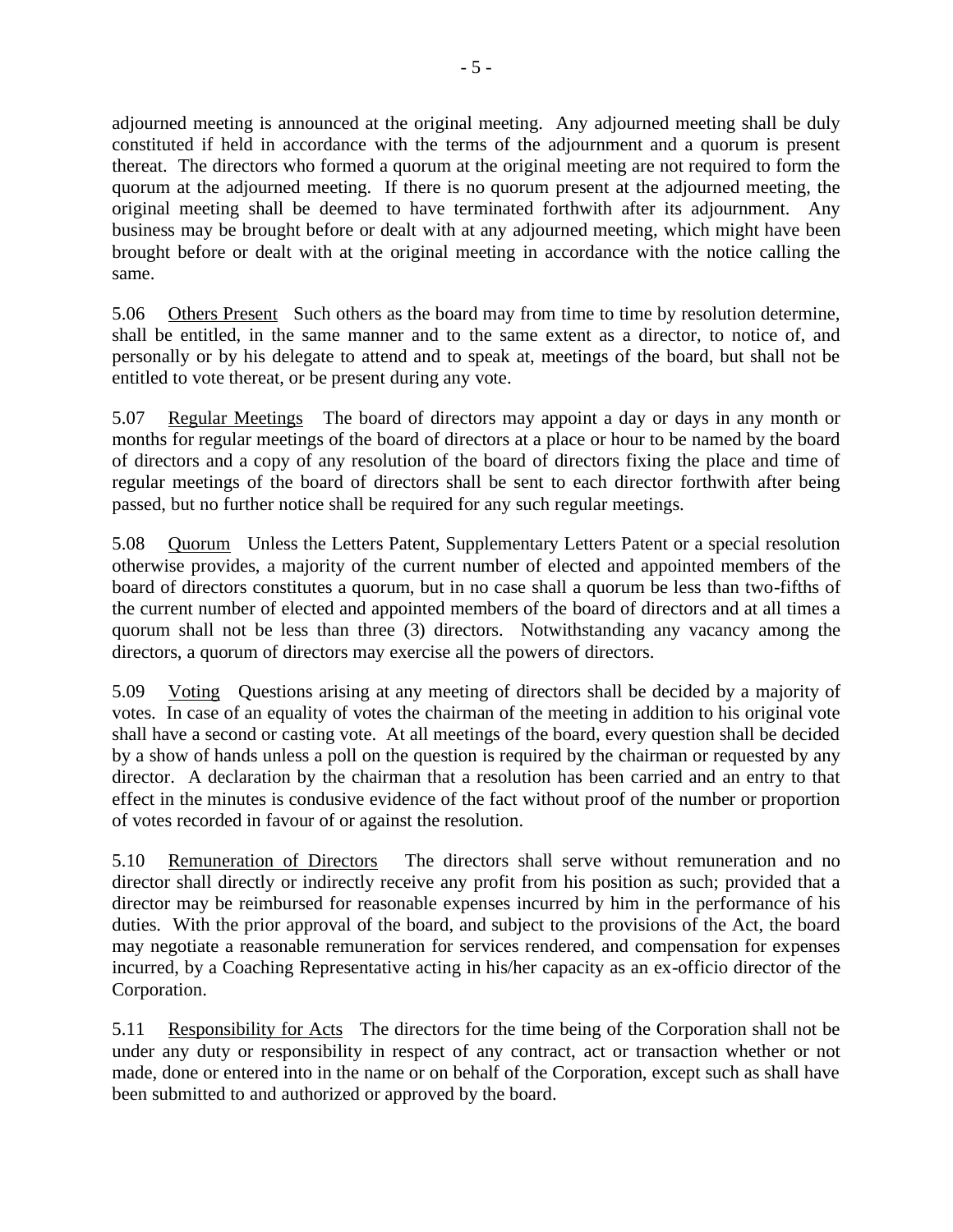5.12 Duty of Directors and Officers Every director and officer of the Corporation in exercising his powers and discharging his duties shall act honestly and in good faith with a view to the best interests of the Corporation and exercise the care, diligence and skill that a reasonably prudent person would exercise in comparable circumstances.

# **ARTICLE SIX OFFICERS**

6.01 Election Officers of the Corporation shall be elected yearly by the members in a general meeting, in which the directors have been elected, by a majority show of hands unless a poll is demanded and if a poll is demanded such election shall be by ballot. Officers shall be elected to hold office for a term of 1 year from the date of their election or until the next general meeting for members held for the purpose of electing officers, at which time all of the officers shall retire. Subject to the provisions of this by-law, each officer shall be eligible for re-election. Two or more of the below mentioned offices may be held by the same person. The board may specify the duties of an officer, in accordance with this by-law and subject to the Act delegate to such offices powers to manage the business and affairs of the Corporation. An officer must be a director of the Corporation. No paid employee of the Corporation shall hold office as director or officer or chairperson of the Corporation.

6.02 Removal of Officers Members of the board of directors may, by resolution passed by at least two-thirds (2/3) of the votes cast at a meeting of the board of directors of which notice specifying the intention to pass such resolution has been given, remove any officer before the expiration of his term of office and may, by a majority of the votes cast at that meeting, elect any person in his stead for the remainder of his term.

6.03 Past-President The Past-President shall be appointed by the newly elected board of directors of the Corporation. The Past-President shall, pursuant to the provisions of paragraph 4.06 herein, be an ex-officio director of the Corporation.

6.04 President The President shall be elected by the members of the Corporation and shall be the chief executive officer of the Corporation unless 'otherwise determined by special resolution of the Corporation or resolution of the board of directors. He shall, subject to any special resolution of the Corporation, when present, preside at all meetings of the board of directors, the executive committee, if any, and members of the Corporation.

6.05 Vice-President The Vice-President shall be elected by the members of the Corporation. During the absence or inability to act of the President or President-Elect, his or their duties and powers may be exercised by the Vice-President. If the Vice-President exercises any of those duties or powers, the absence or inability of the President or President-Elect shall not impugn the acts of the Vice-President. The Vice-President shall also perform the other duties from time to time prescribed by the board.

6.06 Secretary The Secretary of the Corporation shall be elected by the members of the Corporation. Unless otherwise determined by, the board, the Secretary, shall be the secretary of all meetings of the board, members and committees or the board that he attends. The Secretary shall enter or cause to be entered in records kept for that purpose minutes of all proceedings at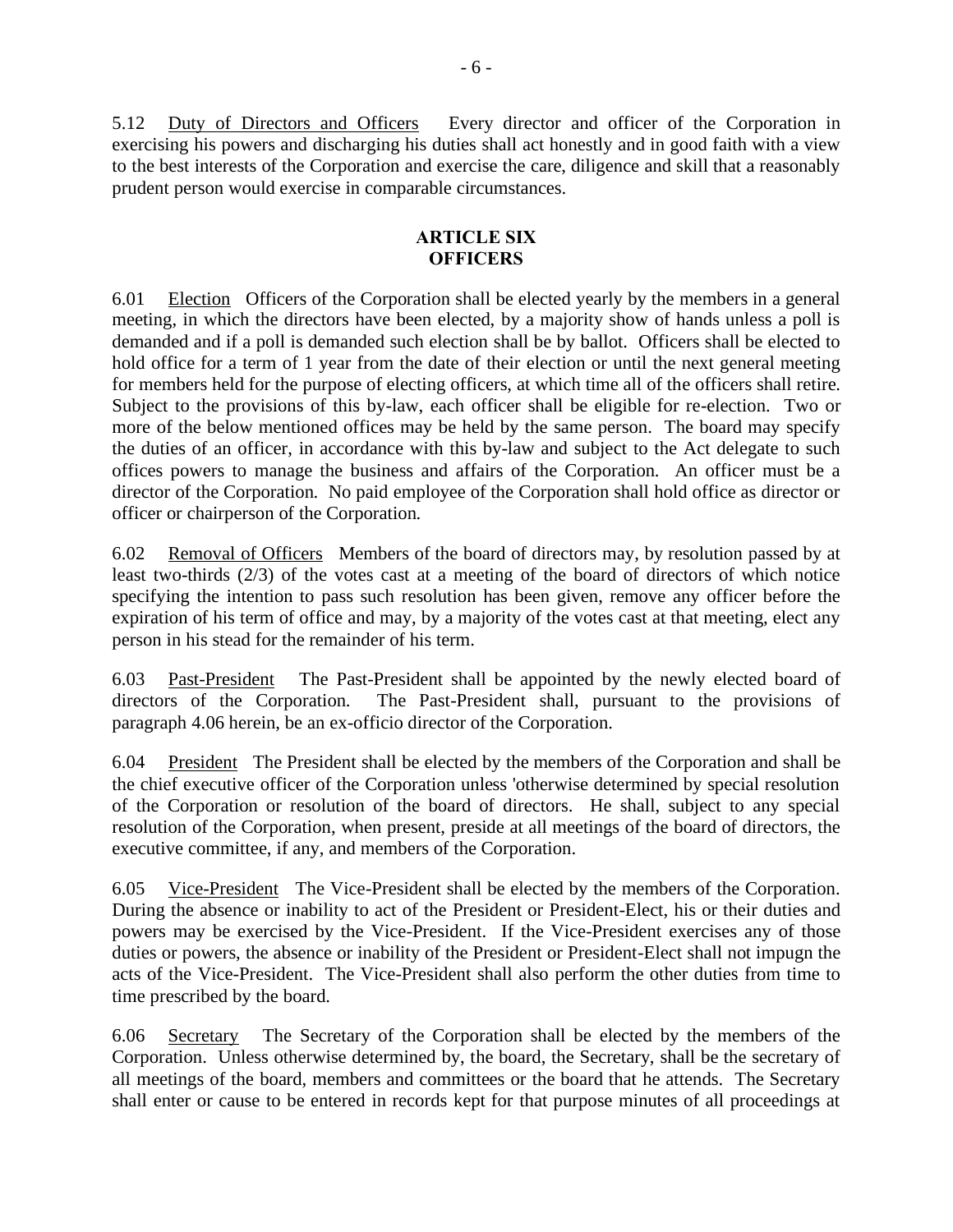meetings of the board, members and committees of the board, whether or not he attends such meetings; he shall give or cause to be given, as and when instructed, all notices to members, directors, officers, auditors and members of committees of the board; he shall be the custodian of the corporate seal, stamp or mechanical device generally used for affixing the corporate seal of the Corporation and of all books, records, papers, correspondence and documents and instruments belonging to the Corporation, except when some other officer or agent has been appointed for that purpose; and shall perform the other duties from time to time prescribed by the board or Executive Committee (if any) or incidental to his office. Subject to the Act, the Secretary shall keep all minutes of proceedings, documents and registers, books of account and accounting records at the head office of the Corporation. If the office of Secretary is vacant, or if for any reason the secretary is unable to act, anything required or authorized to be done by the Secretary may be done by an Assistant Secretary or, if there is no Assistant Secretary able to act, by any other officer of the Corporation authorized generally or specifically in that behalf by the directors.

6.07 Treasurer The Treasurer shall be elected by the members of the Corporation and shall keep full, accurate and proper books of account and shall deposit all moneys or other valuable effects in the name and to the credit of the Corporation in the bank or banks or institution or institutions from time to time designated by the board or Executive Committee (if any). He shall disburse the funds of the Corporation under the direction of the board or the Executive Committee (if any), taking proper vouchers therefore and shall render to the board or Executive Committee (if any), whenever required of him, an account of all his transactions as Treasurer and of the financial position of the Corporation. He shall co-operate with the accountants or auditors of the Corporation during any review or audit of the accounts of the Corporation and perform the other duties from time to time prescribed by the board or Officers of the Corporation.

6.08 Powers and Duties of Officers The powers and duties of all officers shall be such as the terms of their engagement call for or as the board or (except for those whose powers and duties are to be specified only by the board) the Chairman of the board may specify. The board and (except as aforesaid) the President may, from time to time and subject to the provisions of the Act, vary, add to or limit the powers and duties of any officer. Any of the powers and duties of an officer to whom an assistant has been appointed may be exercised and performed by such assistant, unless the board or the chief executive officer otherwise directs.

# **ARTICLE SEVEN PROTECTION OF DIRECTORS AND OFFICERS**

7.01 Declaration of Interest A director or officer who is directly or indirectly interested in a proposed contract or a contract with the Corporation shall declare his interest at a meeting of the directors of the Corporation at which meeting the question of entering into the contract is first taken into consideration, or, if the director or officer is not at the date of that meeting interested in the proposed contract, at the next meeting of the directors held after he becomes so interested, and the director or officer shall in any event refrain from voting in respect of the contract or proposed contract. For greater certainty, a director or officer who is also an elected public official shall follow the foregoing procedure for the declaration of interest as required as statute, in addition to any other procedure for the declaration as provided herein.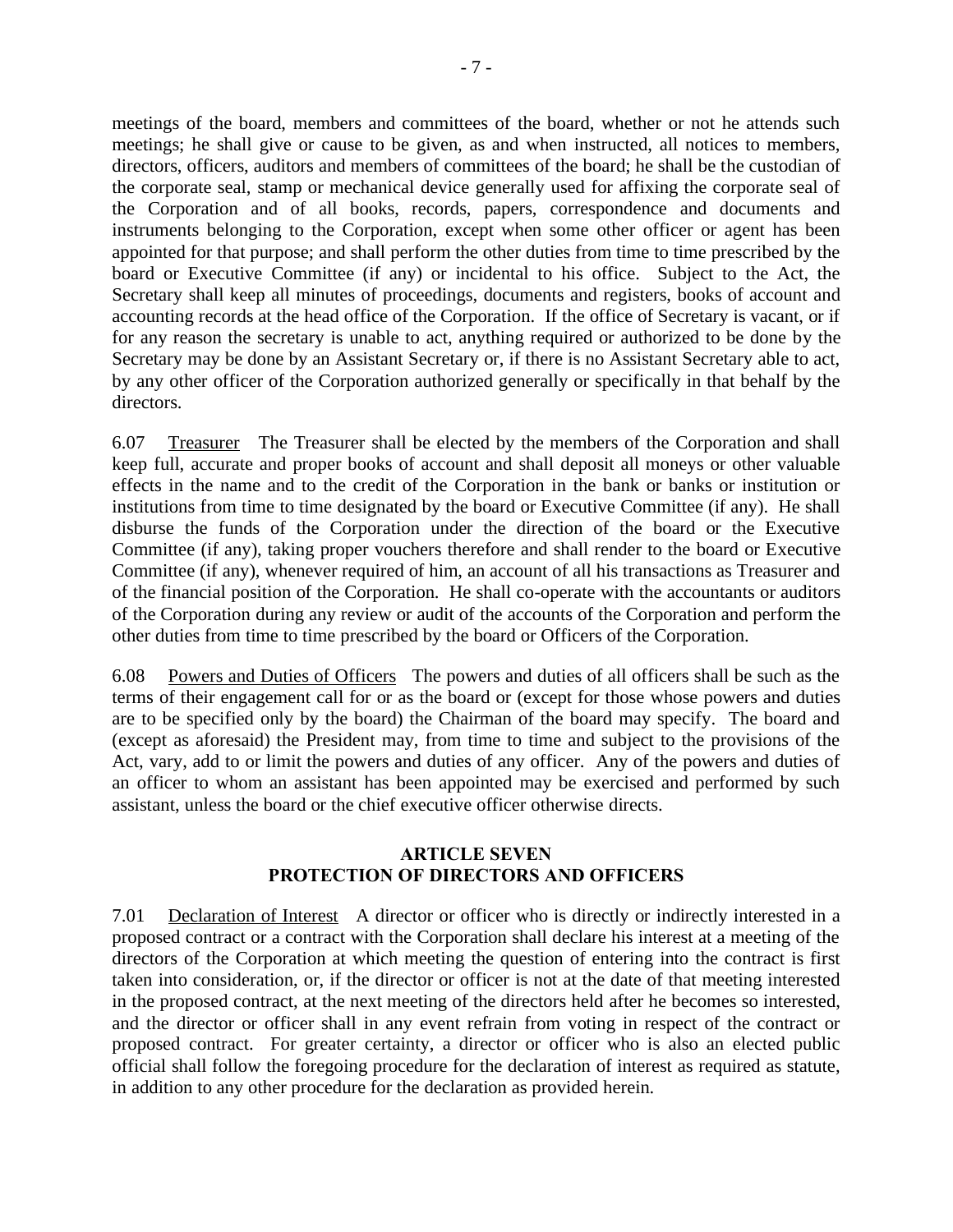7.02 Limitation of Liability Subject to the by-laws of the Corporation, no director or officer, his heirs, executors and administrators, and estate and effects, respectively, shall be liable for the acts, receipts, neglects or defaults of any other director, officer or employee, or for joining in any receipt or act for conformity, or for any loss, damage or expense happening to the Corporation through the insufficiency or deficiency of title to any property acquired by the Corporation or for or on behalf of the Corporation, or for the insufficiency or deficiency of any security in or upon which any of the money of the or belonging to the Corporation shall be placed out or invested, or for any loss or damage arising from the bankruptcy, with whom any of the moneys, securities or effects of the Corporation shall be lodged or deposited, or for any loss occasioned by any error of judgment or oversight on his part, or for any other loss, damage or misfortune whatever which may happen in the execution of the duties of his respective office or trust or in relation thereto; unless the same shall happen by or through his own wrongful and wilful act or through his own wrongful and wilful neglect or default.

7.03 Indemnity Every director and officer of the Corporation, former director or officer of the Corporation, or a person who acts or acted at the Corporation's request as a director or officer of a body corporate of which the Corporation is or was a member or creditor, his heirs, executors and administrators, and estate and effects, respectively, shall from time to time and at all times be indemnified and saved harmless from and against all costs, charges and expenses, including an amount paid to settle an action or proceeding or satisfy a judgment, that he sustains or incurs in or about any action, suit or proceedings that is brought, commenced or prosecuted against him, for or in respect of any act, deed, matter or thing whatsoever, made, done or permitted by him, in or about the execution of the duties of his office; and in relation to the affairs thereof, except such costs, charges or expenses as are occasioned by his own wilful neglect or default. Nothing in this by-law shall limit the right of any person entitled to indemnity to claim indemnity apart from the provisions of this by-law.

7.04 Insurance Subject to the Act, the Corporation may purchase and maintain such insurance for the benefit of any person referred to in section 8.04 hereof as the board may from time to time determine. The Club also shall maintain annual liability insurance coverage as required and designated by the Association.

## **ARTICLE EIGHT MEMBERSHIP**

8.01 Entitlement The members of the Corporation shall be the applicants for the incorporation of the Corporation and those persons as may' from time to time be admitted to membership by the Secretary in accordance with rules for membership in the Corporation which have been approved by resolution of the directors and those persons as may from time to time be admitted to membership in the Corporation by resolution of the board of directors or by resolution of the members. Each member shall be promptly informed by the Secretary of his admission as a member.

8.02 Applications Application for membership shall be submitted electronically using the Corporation's Internet Website, or in writing to the Secretary on an application form containing a statement regarding the basis upon which annual dues are to be paid and a statement to be signed by the applicant indicating its agreement to comply with the Letters Patent, objects, By-laws and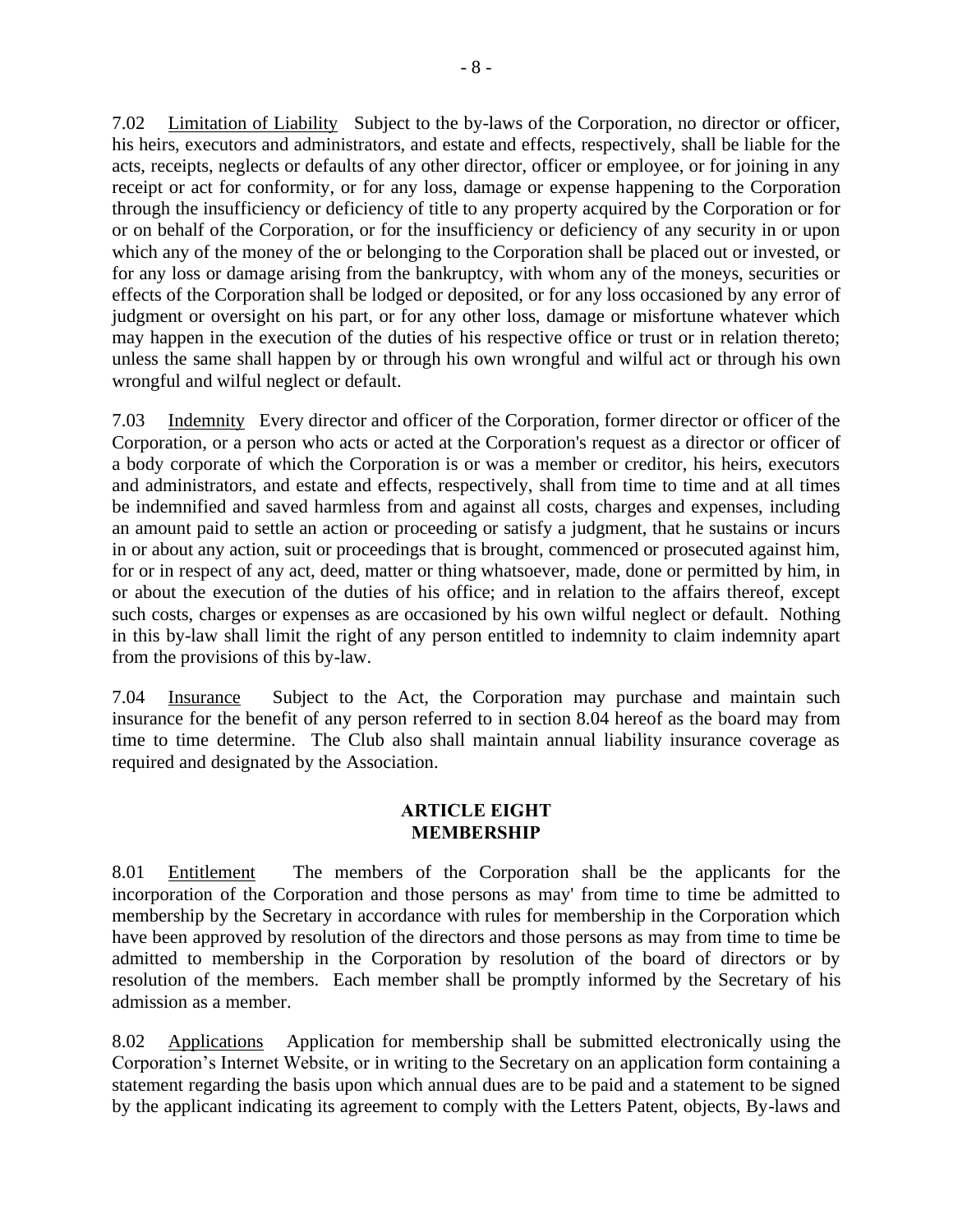Resolutions, Rules and Regulations of the Corporation and the Rules and Regulations of the Association. On written application, an eligible candidate may be elected to membership by a majority vote of the board of directors.

8.03 Classes of Membership There shall be eight classes of membership in the Corporation:

# 1. ORDINARY MEMBER (VOTING)

An Ordinary Member of the Corporation is an individual who has successfully applied for admission to the membership of the Corporation, has paid all membership dues as required by the Corporation, and actively participates in the amateur skating programmes offered by the Corporation and is 18 years of age and, if 18 or older, the individual must consent in writing to the parent or legal guardian becoming a parent member. Upon acceptance as a member to the Corporation, the Ordinary Member becomes an Associate Member of Skate Canada pursuant to section 1201(ii) of the By-laws of the Association. An Ordinary Member is entitled to one vote at all meetings of the members.

## 2. PARENT MEMBER (VOTING)

A Parent Member of the Corporation is a parent or legal guardian of an individual who has successfully applied for admission to the membership of the Corporation, has paid all membership dues as required by the Corporation, and actively participates in the amateur skating programmes offered by the Corporation and is under 18 years of age and, if 18 or older, the individual must consent in writing to the parent or legal guardian becoming a parent member. Upon acceptance as a member to the Corporation, the Parent Member becomes an Associate Member of Skate Canada pursuant to section 1201(ii) of the Bylaws of the Association. A Parent Member is entitled to one vote only with respect to any and all under age active participant(s) he/she represents as parent or guardian, at all meetings of the members.

### 3. INDIVIDUAL MEMBERS (NON-VOTING)

An Individual Member of the Corporation is an individual who has successfully applied for admission to the membership of the Corporation, has paid all membership dues as required by the Corporation, does not actively participate in the amateur skating programmes offered by the Corporation and is over 18 years of age. Upon acceptance as a member to the Corporation, the Individual Member becomes an Associate Member of Skate Canada pursuant to section 1201 (ii) of the By-laws of the Association. An Individual Member is not entitled to vote at any meetings of the members.

### 4. PARTIAL MEMBERS (NON-VOTING)

Partial Member of the Corporation is an individual who has successfully applied for admission to the membership of the Corporation, which admission has attached to it special privileges as determined from time to time by the board of directors, has paid all membership dues as required by the Corporation, actively participates in the amateur skating programmes offered by the Corporation and is over 18 years of age. Upon acceptance as a member to the Corporation, the Partial Member becomes an Associate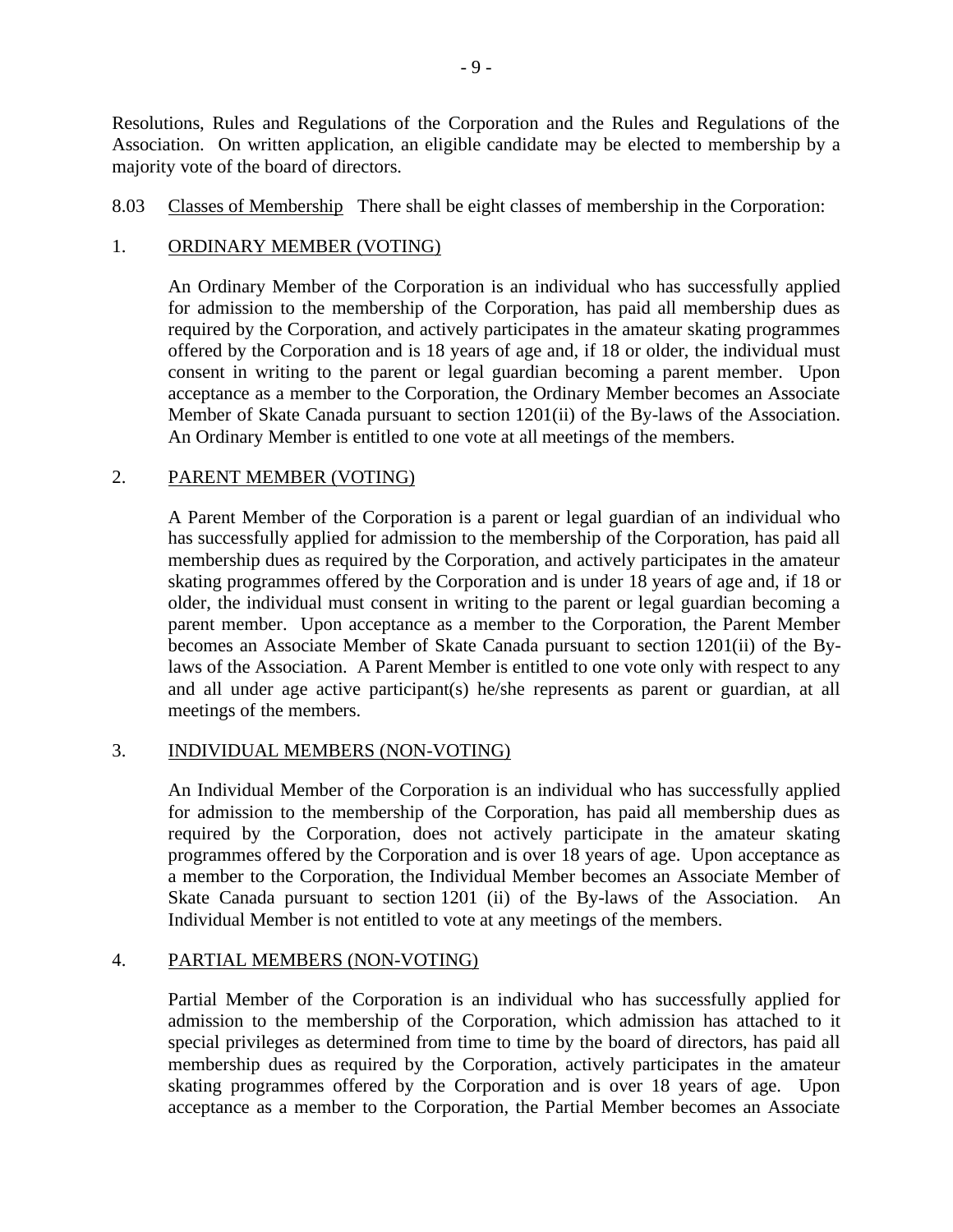Member of Skate Canada pursuant to section 1201(ii) of the By-laws of the Association. A Partial Member is not entitled to vote at any meetings of the members. Particulars of the special privileges attached to the membership of the Partial Member shall be disclosed to the members at the Annual General Meeting of the Corporation.

### 5. SUSTAINING MEMBER (NON-VOTING)

A Sustaining Member of the Corporation is an individual who has successfully applied for admission to the membership of the Corporation, has paid all membership dues as required by the Corporation, does not actively participate in the amateur skating programmes offered by the Corporation, is a previous full-time skater and is over 18 years of age. Upon acceptance as a member to the Corporation, the Sustaining Member becomes an Associate Member of Skate Canada pursuant to section 1201(ii) of the Bylaws of the Association. A Sustaining Member is not entitled to vote at any meetings of the members, may not hold office, and may not participate in any Corporation activities. The membership of a Sustaining Member must be approved on an annual basis and is granted solely at the discretion of the board of directors. Subject to the Rules and Regulations of the Corporation, the board of directors shall determine the fee to be paid by the Sustaining Member in each year and shall be entitled to establish a schedule of ice time available to the Sustaining Member. Particulars of the conditions attached to the membership of the Sustaining Member shall be disclosed to the members at the Annual General Meeting of the Corporation.

# 6. PROFESSIONAL MEMBER (NON-VOTING)

A Professional Member of the Corporation is an individual who has successfully applied for admission to the membership of the Corporation, has paid all membership dues as required by the Corporation, does not actively participate in the amateur skating programmes offered by the Corporation and is over 18 years of age. Upon acceptance as a member to the Corporation, the Professional Member becomes an Associate Member of Skate Canada pursuant to section 1201 (ii) of the By-laws of the Association. A Professional Member is not entitled to vote at any meetings of the members, may not hold office, and may not participate in any Corporation activities. The membership of a Professional Member must be approved on an annual basis and is granted solely at the discretion of the board of directors. Subject to the Rules and Regulations of the Corporation, the board of directors shall determine the fee to be paid by the Professional Member in each year and shall, be entitled to establish a schedule of ice time available to the Professional Member. Particulars of the conditions attached to the membership of the Professional Member shall be disclosed to the members at the Annual General Meeting of the Corporation.

# 7. HONOURARY MEMBER (VOTING)

An Honorary Member of the Corporation is an individual who has rendered long, meritorious and valuable service to the Corporation and whose advice and experience would be of value to the Corporation. An Honorary Member must be nominated by the board of directors for honorary membership in the Corporation and any person so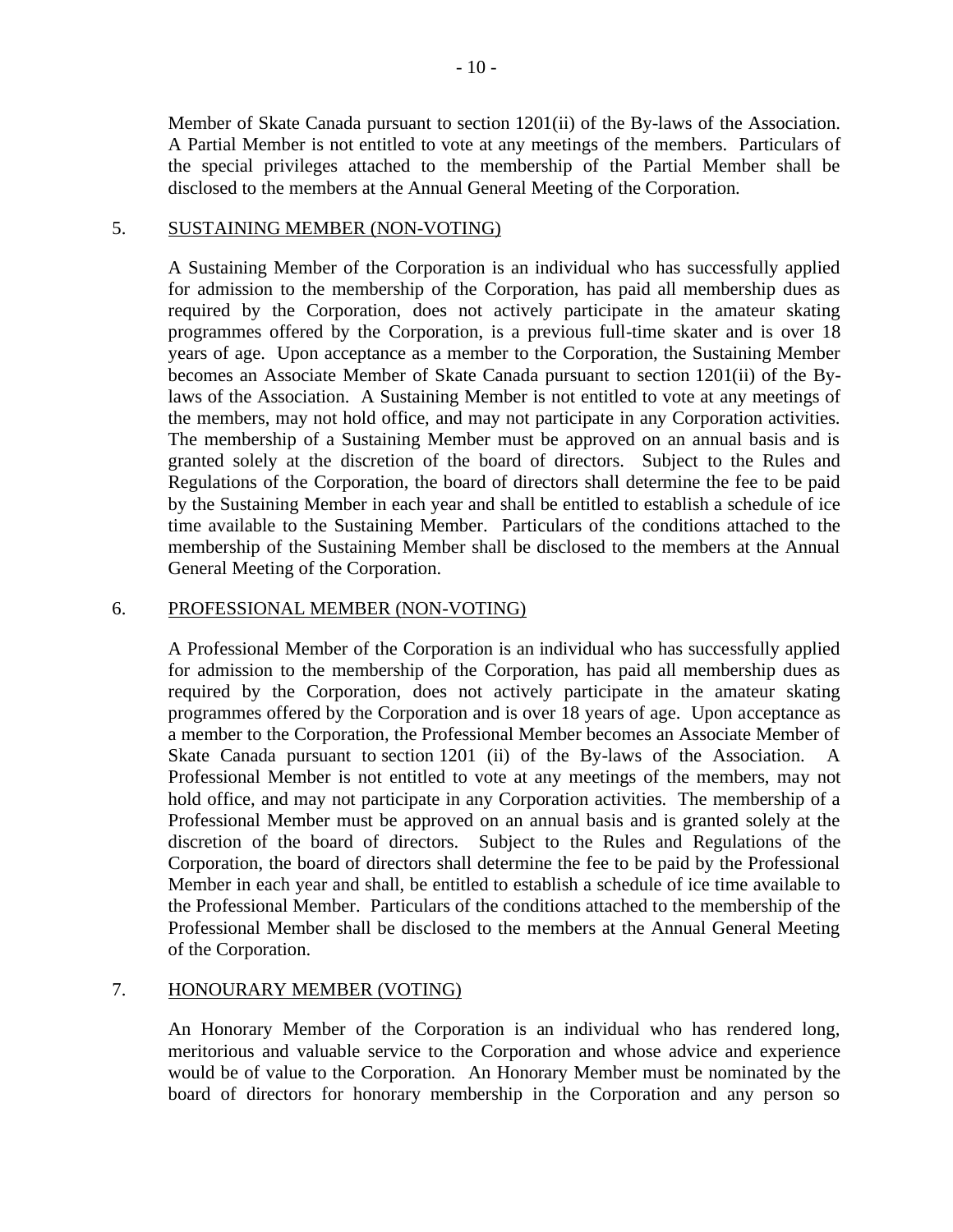nominated shall be voted by ballot on an annual basis by the members at the meeting at which the Directors of the Corporation are elected*.* Such Honorary Members shall be exempt from payment of dues. Upon acceptance as an Honorary Member of the Corporation, the Honorary Member becomes an Associate Member of Skate Canada pursuant to section 120l(ii) of the By-laws of the Association. An Honorary Member is entitled to vote at any meetings of the members.

# 8. EX-OFFICIO MEMBER (VOTING)

An ex-officio member is an individual who has been appointed an ex-officio director of the Corporation and, by virtue of such appointment, became a non-voting ex-officio member of the Corporation. The ex-officio member shall be restricted to the appointment of the Past President and the Coaching representative as set out in paragraph 4.06 herein. Such ex-officio members shall be exempt from payment of dues. An ex-officio member is entitled to vote at any meetings of the members. The membership of the ex-officio member must be approved on an annual basis at the meeting at which the Directors of the Corporation are elected.

8.04 Holding Office No person who is not an Ordinary Member, a Parent Member, an*d* Honorary Member or an Ex-Officio Member shall be qualified to hold office in the Corporation as a director or officer.

8.05 Suspension for Non-Payment of Membership Fees Any Member failing to pay dues, assessments or fees within a period of ten (10) business days after such dues or assessments shall have become due or payable shall be suspended from all rights and privileges of membership. If such arrears are not paid within ten (10) business days of such suspension, the Member shall, unless an arrangement for payment of such arrears is approved by the board, be deprived of membership. The board of directors shall refuse to recognize any further application from such Member unless and until all such arrears are paid in full. Upon payment of all unpaid dues, fees or assessments, Members in arrears may be reinstated at the discretion of the board.

8.06 Suspension for Other Reasons Any Member failing to abide by the terms of the Letters Patent, the By-laws, the Resolution, Rules and Regulations of the Corporation, and/or the Association and any amendments thereto, may, after reasonable notice and an opportunity to be heard, be suspended from all rights and privileges of membership at the discretion of the board of the Corporation. This member shall have the right of appeal of his suspension to a General Meeting of members. If such suspension shall continue for a period of one hundred and twenty (120) calendar days and if during that time the Member shall not satisfy the board of his willingness to abide by the said terms, the Member shall be deprived of membership.

8.07 Revocation of Membership Any member may be expelled from the Corporation for cause by a two-thirds (2/3) vote taken by ballot of the members present and eligible to vote at an annual or other general meeting of members. Every member so charged shall be entitled to reasonable notice and an opportunity to be heard by the board.

8.08 Termination of Membership The interest of a member in the Corporation is not transferable and lapses and ceases to exist upon death or when his period of membership expires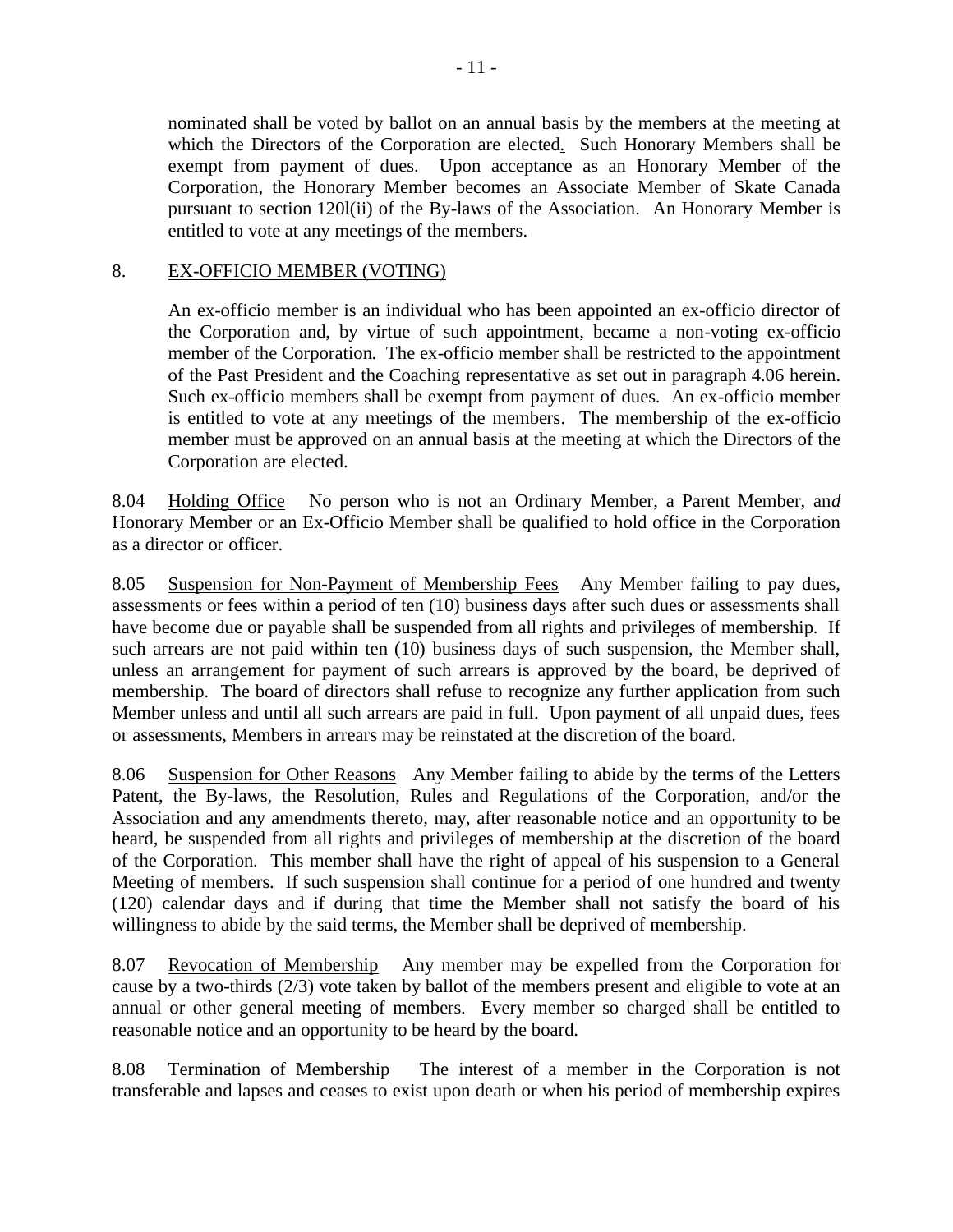or when he ceases to be a member by resignation or otherwise in accordance with the by-laws; provided always that the members of the Corporation may, by resolution passed by at least twothirds (2/3) of the votes cast at a general meeting of which notice specifying the intention to pass such resolution has been given, terminate the membership of any member of the Corporation.

8.09 Liability of Members Subject to the Act, Members shall not, as such, be held answerable or responsible for any act, default, obligation or liability of the Corporation or for any engagement, claim, payment, loss, injury, transaction, matter or thing relating to or connected with the Corporation.

8.10 Residency Skaters in the amateur skating programs offered by the Corporation shall only include residents of the City of Mississauga. Any exceptions to the approved criteria as set out by the City must be approved in advance by the City of Mississauga.

# **ARTICLE NINE MEETINGS OF MEMBERS**

9.01 Annual General Meeting The Corporation shall hold an annual meeting of its members within six months of its fiscal year end. The date of the Annual General Meeting of the members shall be determined by resolution of the board of directors in each year. The Annual General Meeting of the members shall be held in Ontario at such place as is determined by resolution of the board of directors in each year.

9.02 General Meeting The board may at any time call a general meeting of members for the transaction of any business, the general nature of which is specified in the notice calling the meeting. The meeting may take place at any place within Ontario or, in the absence of such determination, at the place where the head office of the Corporation is located. A general meeting of members may also be called by the written requisition of 20 members of the Corporation in such manner as is provided for in the Act. The only items to be discussed at a general meeting of the members shall be those specified in the notice of the general meeting.

9.03 Notice A printed, written, typewritten or electronically communicated notice stating the day, hour and place of meeting and the general nature of the business to be transacted shall be given by serving such notice on each member entitled to notice of such meeting and to the accountant of the Corporation in the manner specified in paragraph 10.04 of this by-law not less than ten (10) calendar days (exclusive of the day of mailing or electronic transmission and of the day for which notice is given) before the date of the meeting.

9.04 Omission of Notice The accidental omission to give notice of any meeting or any irregularity in the notice of any meeting or the non-receipt of any notice by any member or members or by the auditor of the Corporation shall not invalidate the meeting, any resolution passed or any proceedings taken at any meeting of members.

9.05 Votes Every question submitted to any meeting of members shall be decided in the first instance by a show of hands unless a poll is demanded, and in the case of an equality of votes the Chairman of the meeting shall not have a second or casting vote in addition to the vote or votes to which he may be otherwise entitled.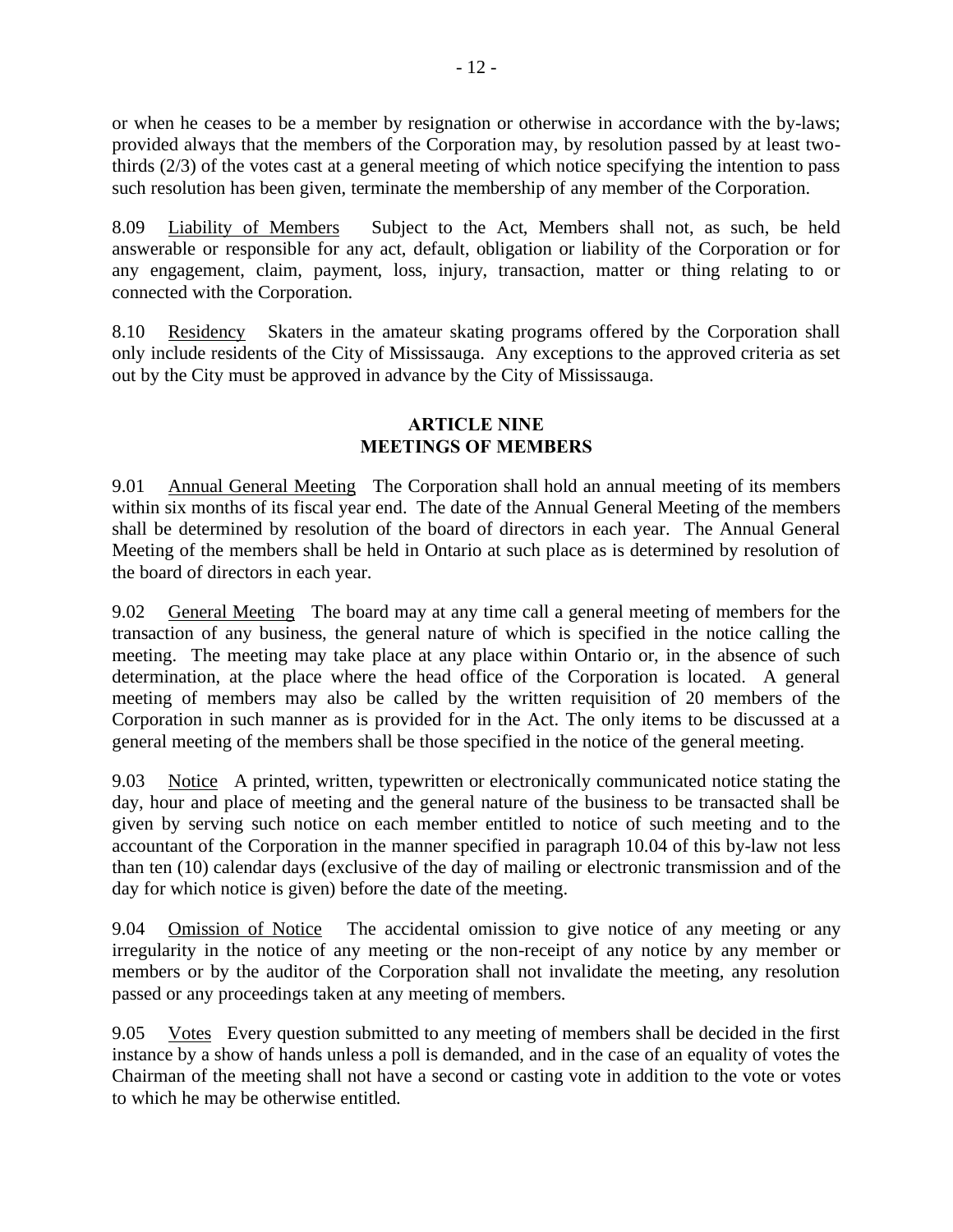At any meeting unless a poll is demanded a declaration by the chairman of the meeting that a resolution has been carried or carried unanimously or by a particular majority or lost or not carried by a particular majority shall be conclusive evidence of the fact.

9.06 Proxies Votes at meetings of members may be given either personally or by proxy. Subject to the requirements of the Corporations Act, proxies shall be in such form as the board of directors may prescribe, and shall be handed to the Chairperson. Every member entitled to vote at a meeting of members may by means of a proxy appoint a person, who is a member in good standing, of the Corporation, as his nominee to attend and act at the meeting in the manner and to the extent authorized and with the authority conferred by the proxy. A proxy shall be in writing executed by the member or his attorney, and ceases to be valid six (6) months from its date.

No persons carrying proxies may exercise more than two votes in all.

9.07 Time for Deposit of Proxies The board may fix a time not exceeding forty-eight (48) hours, excluding Saturdays and holidays, preceding any meeting or adjourned meeting of members before which time proxies to be used at the meeting must be deposited with the Corporation or an agent thereof, and any period of time so fixed shall be specified in the notice calling the meeting. A proxy shall be acted upon only if, prior to the time so specified, it shall have been deposited with the Corporation or an agent thereof specified in such notice or if, no such time having been specified in such notice, it has been received by the secretary of the Corporation or by the chairman of the meeting or any adjournment thereof prior to the time of voting.

9.08 Adjournment The Chairperson of any meeting may with the consent of the meeting adjourn the same from time to time to a fixed time and place and no notice of such adjournment need by given to the members. Any business may be brought before or dealt with at any adjourned meeting, which might have been brought before or dealt with at the original meeting in accordance with the notice calling same.

9.09 Quorum The quorum at any meeting of the members of Corporation shall be ten (10%) percent of members entitled to vote at a meeting of the members.

## **ARTICLE TEN NOTICE**

10.01 Service Any notice or other document required by the Act, the Regulations, the Letters Patent, Supplementary Letters Patent (if any) or the by-laws to be sent to any member or director or to the auditor shall be delivered personally, sent by prepaid mail or sent by electronic mail to any such member or director at his latest address as shown in the records of the Corporation and to the auditor at his business address, or if no address by given therein then to the last address of such member or director known to the Secretary provided always that notice may be waived or the time for the notice may be waived or abridged at any time with the consent in writing of the person entitled thereto.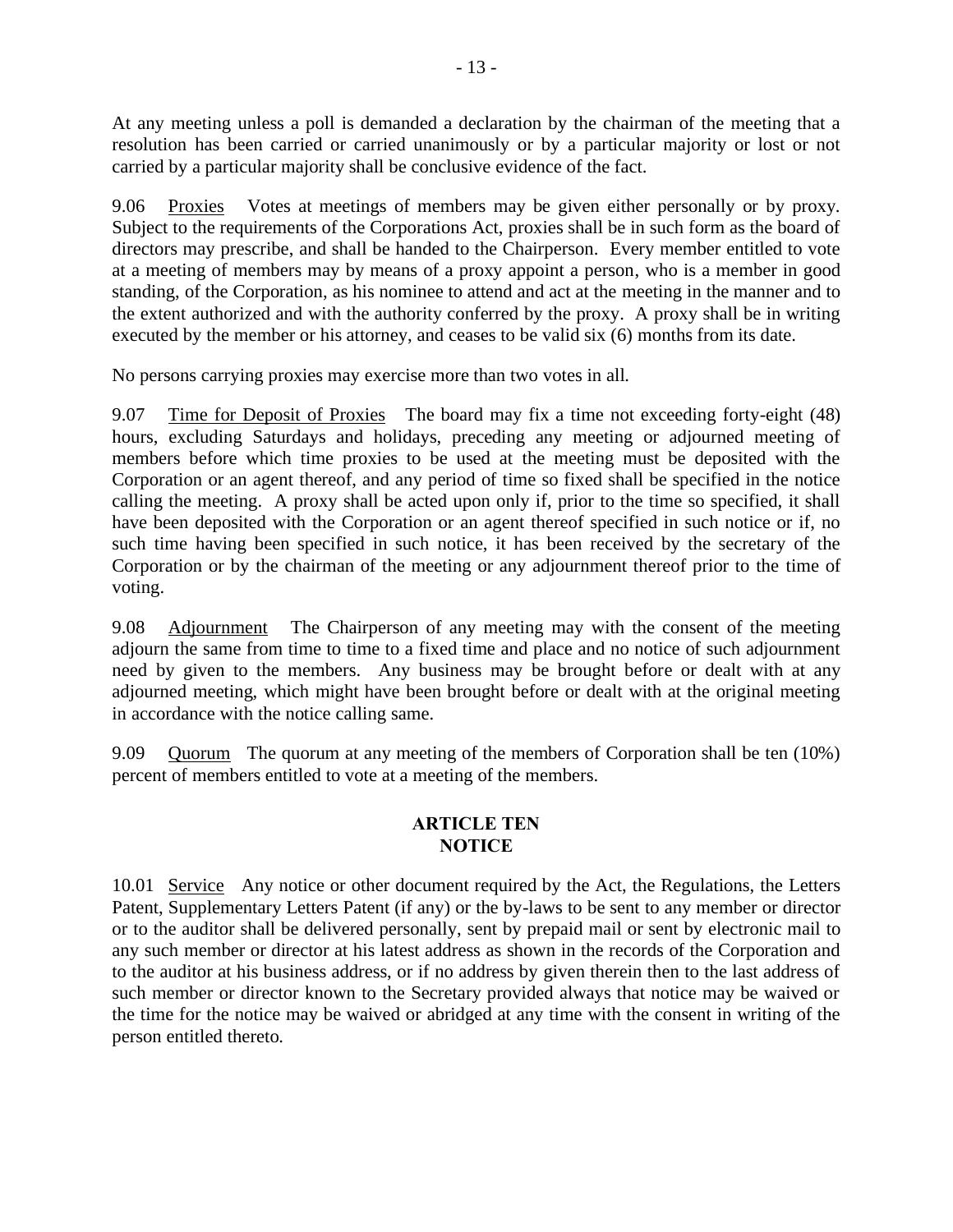10.02 Signature to Notices The signature of any director or officer of the Corporation to any notice or document to be given by the Corporation maybe written, stamped, typewritten or printed or partly written, stamped, typewritten or printed.

10.03 Computation of Time Where a given number of days' notice or notice extending over a period is required to be given under the by-laws, Letters Patent or Supplementary Letters Patent of the Corporation the day of service or posting of the notice shall not, unless it is otherwise provided, be counted in such manner of days or other period.

10.04 Proof of Service With respect to every notice or other document Sent by post, it shall be sufficient to prove that the envelope or wrapper containing the notice or other document was properly addressed as provided in paragraph 10.01 of this By-law and put into a Post Office or into a letter box, or sent by electronic mail. A certificate of an officer of the Corporation in office at the time of the making of the Certificate as to the facts in relation to the sending or delivery of any notice or other document to any member, director, officer or auditor or publication of any notice or other document shall be conclusive evidence thereof and shall be binding on every member, director, office or auditor of the Corporation as the case may be.

# **ARTICLE ELEVEN ACCOUNTANTS**

11.01 Appointment and Remuneration The members shall at each Annual General Meeting, appoint an Accountant to review the accounts of the Corporation, such Accountant to hold office until the next Annual General Meeting provided that the directors may fill any casual vacancy in the office of Accountant. Notice of the appointment of an Accountant shall be given in writing to him forthwith after the appointment is made. The remuneration of Accountants shall be fixed by the Members or by the board, if so authorized by the Members.

11.02 Entitlement to Notice The Accountant is entitled to attend any meeting of members of the Corporation and to receive all notices and other communications relating to any such meeting that member is entitled to receive and to be heard at any such meeting that he attends on any part of the business of the meeting that 'concerns him as Accountant.

11.03 Right of Access The Accountant has right of access at all times to all records, documents, books, accounts and vouchers of the Corporation and is entitled to require from the directors and officers of the company such information and explanations as in his opinion are necessary to enable him to report as required by law.

11.04 Appointment of Auditor A majority of the members of a general meeting may resolve to appoint an auditor for the corporation and require an audit on the accounts and records of the Corporation.

A majority of the board of Directors may appoint an auditor to meet reporting requirements or for any other reason and may require an audit of the accounts and records of the Corporation at any time.

The auditor will have the same rights and privileges as the Accountant named above.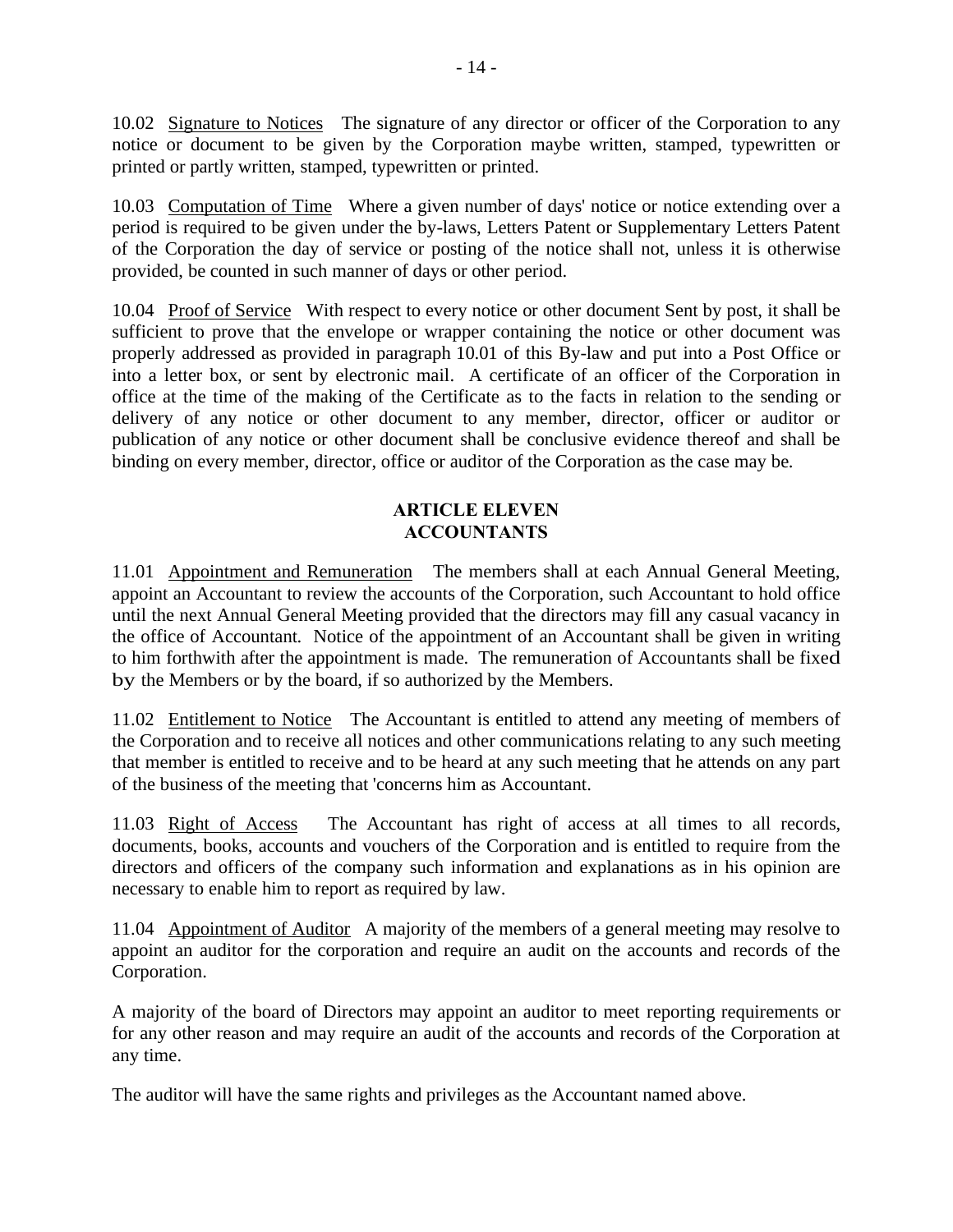#### **ARTICLE TWELVE GENERAL**

12.01 Restrictions on Directors, Officers and Members Directors, officers and members of the Corporation shall comply with all of the By-laws, Resolutions, Rules and Regulations of the Corporation and the Association. Members shall take no action in the name of the Corporation not specifically provided for by the By-laws, Resolutions, Rules and Regulations of the Corporation, either individually or together with other members of the Corporation, without the prior written approval of the board of directors.

12.02 Use of the Corporation's Logo Members are encouraged to use and to display the logo of the Corporation but upon the termination of membership in the Corporation for any reason, the retiring Members shall return to the president's office, any and all facsimiles of the logo of the Corporation, together with any means of reproduction thereof and shall cease to use or display the logo in any manner whatsoever. The use of the logo is intended to affirm membership in the Corporation and at all times shall be used in a manner which protects the good reputation of the Corporation. It is not intended and may not be used in any sense as a trademark for the member or as a guarantee or as an identification of the Members' products, and may not be used in conjunction with or in any design combination with any trademark, nor stamped nor imprinted on any article of Commerce.

## **ARTICLE THIRTEEN EXECUTION OF DOCUMENTS**

13.01 Signing Officers Deeds, transfers, assignments, contracts, and obligations of the Corporation may be signed by the president or a vice-president, together with the secretary or treasurer or an assistant secretary or assistant treasurer or another director. Notwithstanding this, the board may at any time and from time to time direct the manner in which and the person or persons by whom any particular deed, transfer, contract or obligation or any class of deeds, transfers, contracts or obligations may be signed.

## **ARTICLE FOURTEEN BY -LAWS, AMENDMENTS AND RULES AND REGULATIONS**

14.01 Enactment By-laws of the Corporation may be repealed or amended by a majority of the directors at a meeting of the board approved by a vote of at least two thirds (2/3) of the Members attending at a meeting duly called for the purpose of considering the said By-law.

14.02 Repeal By-law No. 1 of the Corporation, being a "By-law generally relating to the transaction of the business and affairs of the Corporation" is hereby repealed as of the coming into force of this by-law. Such repeal shall not affect the previous operation of any by-law so repealed or affect the validity of any act done or right, privilege, obligation or liability acquired or incurred under, or the validity of any contractor agreement made pursuant to, or the validity of any letters patent (as defined in the Act) or predecessor charter documents of the Corporation obtained pursuant to, any such by-law prior to its repeal. All officers and persons acting under any by-law so repealed shall continue to act as if appointed under the provisions of this by-law and all resolutions of the members or the board with continuing effect passed under any repealed